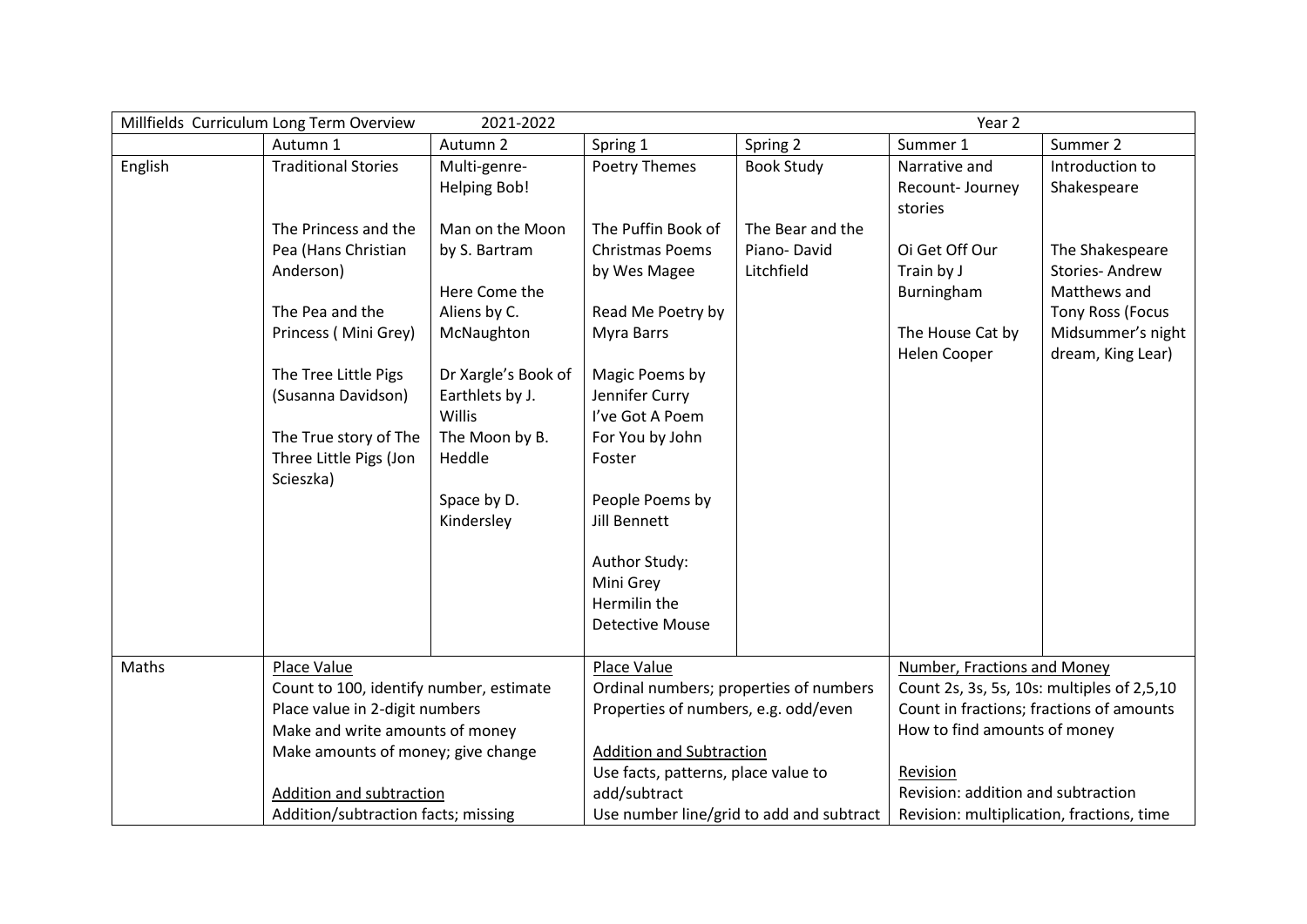| numbers                                     | Find money totals: solve word problems      |                                            |
|---------------------------------------------|---------------------------------------------|--------------------------------------------|
| Know how many to next multiple of 10        | Add and double by partitioning              | <b>Puzzles</b>                             |
| Add and subtract 10/20; extend to 11/21     |                                             | Maths games                                |
|                                             | Fractions                                   | Number puzzles                             |
| Measure                                     | Find fraction of shapes $(1/2, 1/4, 1/3)$   | Logic and shape puzzles                    |
| Measure lengths in metric units; rulers     | Find fractions of amounts $(1/2, 1/4, 1/3)$ |                                            |
| Measure weights in gms & kgs                |                                             | Investigations                             |
| Measure capacities in litres                | <b>Addition and Subtraction</b>             | Problem solving and investigations         |
|                                             | Find change                                 |                                            |
| Addition and subtraction                    | Subtract by counting back                   | <b>Fractions and Time</b>                  |
| Use facts to add several numbers            | Choose a strategy to subtract numbers       | Fractions of amounts: count in fractions   |
| Add/subtract numbers bridging 10            |                                             | Tell digital and analogue time confidently |
| Add/subtract using facts and place value    | <b>Multiplication and Division</b>          |                                            |
| Use facts/patterns to add/subtract          | Count in 2s, 5s, 10s; 5x tables facts       | Number                                     |
| <b>Multiplication and Division</b>          | Division as the inverse of multiplication   | 2- & 3-digit numbers on line; round to 10  |
| Understand multiplication as sets           | Solve multiplication/ division problems -   | Place value in 3-digit numbers             |
| Understand doubles/halves to 20             | 1                                           |                                            |
|                                             | Solve multiplication/ division problems -   | Revision                                   |
| <b>Addition and subtraction</b>             | 2                                           | Areas highlighted through analysis         |
| Add/subtract multiples of 10                |                                             |                                            |
| Add/subtract 11, 12, 21, 22                 | Time                                        |                                            |
| Add/subtract near multiples of 10           | Revise units of time and telling the time   |                                            |
| Add pairs of 2-digit numbers                |                                             |                                            |
|                                             | <b>Multiplication and Division</b>          |                                            |
| Shape and Data                              | Multiply by 2, 5 and 10                     |                                            |
| Left, right, anti-/clockwise turns          | Division as inverse of multiplication       |                                            |
| Draw and describe 2-D shapes and            | Multiplying and doubling and inverses       |                                            |
| polygons                                    | Solve divisions as inverse of               |                                            |
| Sort shapes: Venn and Carroll diagrams      | multiplication                              |                                            |
| Measure                                     |                                             |                                            |
| Understand hours, minutes, seconds          |                                             |                                            |
| Tell the time; introduce 5-minute intervals |                                             |                                            |
| Tally charts, block graphs and pictograms   |                                             |                                            |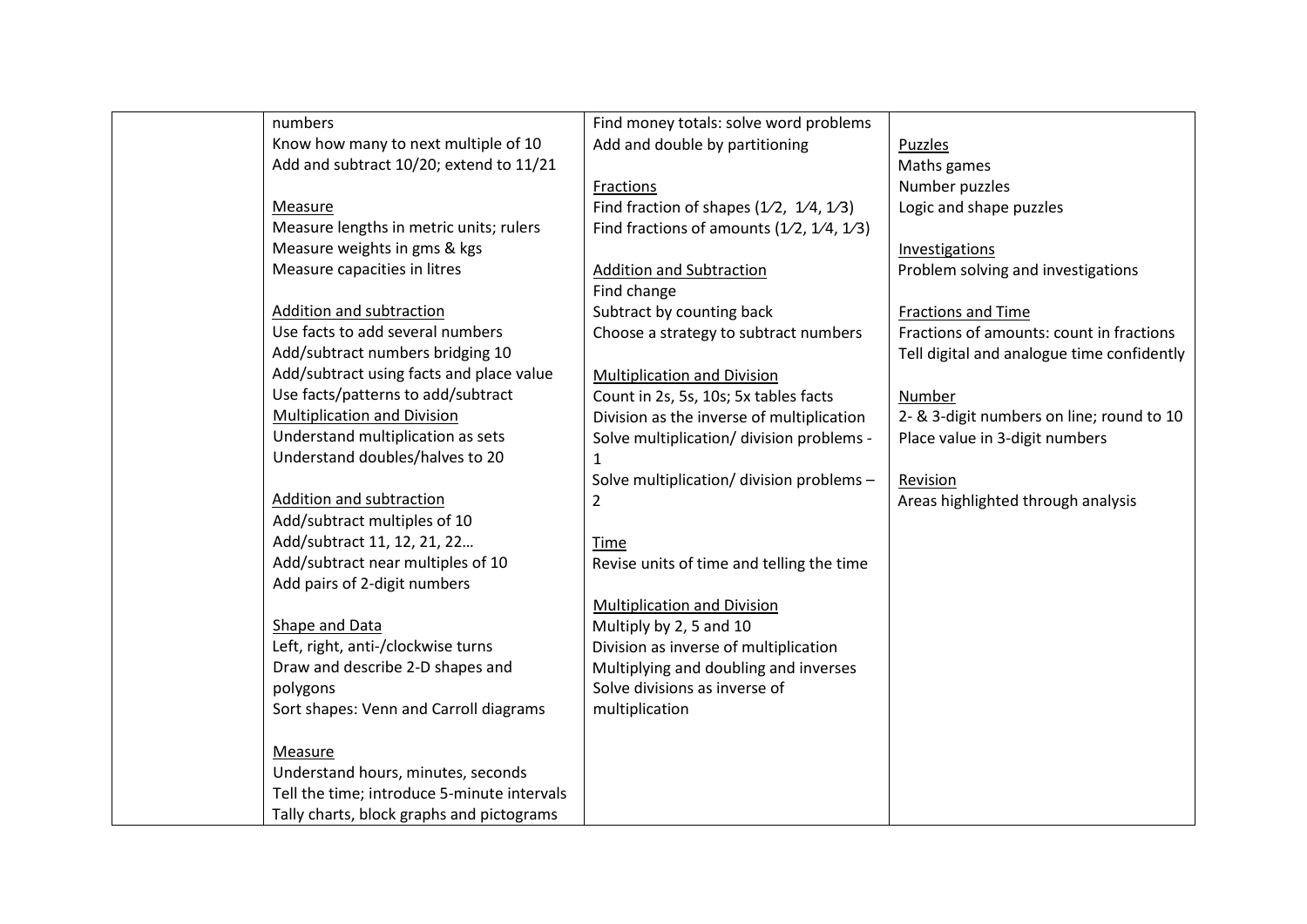|         | Shape and Data                             |                    |                                             |             |                          |                          |
|---------|--------------------------------------------|--------------------|---------------------------------------------|-------------|--------------------------|--------------------------|
|         | 3-D shapes; identify edges, faces, corners |                    |                                             |             |                          |                          |
| Science | Materials                                  |                    | Living Things and Their Habitats            |             | Plants                   | <b>Animals Including</b> |
|         |                                            |                    |                                             |             |                          | humans                   |
|         | Identify and compare the suitability of    |                    | Explore and compare the differences         |             | Identify and name        |                          |
|         | materials for particular uses              |                    | between                                     |             | a variety of             | Notice that              |
|         |                                            |                    | things that are living, dead, and things    |             | common and wild          | animals, including       |
|         | Identify how solid objects change during   |                    | that have never been alive                  |             | garden plants            | humans, have             |
|         | movement                                   |                    |                                             |             |                          | offspring which          |
|         |                                            |                    | Identify that most living things live in    |             | Identify what a          | grow into adults         |
|         | Working scientifically- developing skills. |                    | habitats to                                 |             | healthy plant            |                          |
|         |                                            |                    | which they are suited and describe how      |             | needs to grow.           | Find out about and       |
|         |                                            |                    | different habitats provide for the basic    |             |                          | describe the basic       |
|         |                                            |                    | needs of different                          |             | Working                  | needs of animals,        |
|         |                                            |                    | kinds of animals and plants, and how        |             | scientifically-          | including humans,        |
|         |                                            |                    | they                                        |             | developing skills.       | for survival (water,     |
|         |                                            |                    | depend on each other                        |             |                          | food and air)            |
|         |                                            |                    |                                             |             |                          |                          |
|         |                                            |                    | Identify and name a variety of plants and   |             |                          | Describe the             |
|         |                                            |                    | animals in their habitats, including micro- |             |                          | importance for           |
|         |                                            |                    | habitats                                    |             |                          | humans of                |
|         |                                            |                    | Describe how animals obtain their food      |             |                          | exercise, eating the     |
|         |                                            |                    | from plants and other animals, using the    |             |                          | right amounts of         |
|         |                                            |                    | idea of a simple food chain, and identify   |             |                          | different types of       |
|         |                                            |                    | and name different sources of food.         |             |                          | food, and hygiene        |
|         |                                            |                    |                                             |             |                          |                          |
|         |                                            |                    | Working scientifically- developing skills.  |             |                          | Working                  |
|         |                                            |                    |                                             |             |                          | scientifically-          |
|         |                                            |                    |                                             |             |                          | developing skills.       |
|         |                                            |                    |                                             |             |                          |                          |
| History | The Great Fire of                          | First moon landing | The Great Plague                            | Florence    | <b>Ernest Shackleton</b> | William                  |
|         | London                                     | Build an overview  | <b>Build an overview</b>                    | Nightingale | Build an overview        | Shakespeare              |
|         |                                            | of World History   | of World History                            |             | of World History         |                          |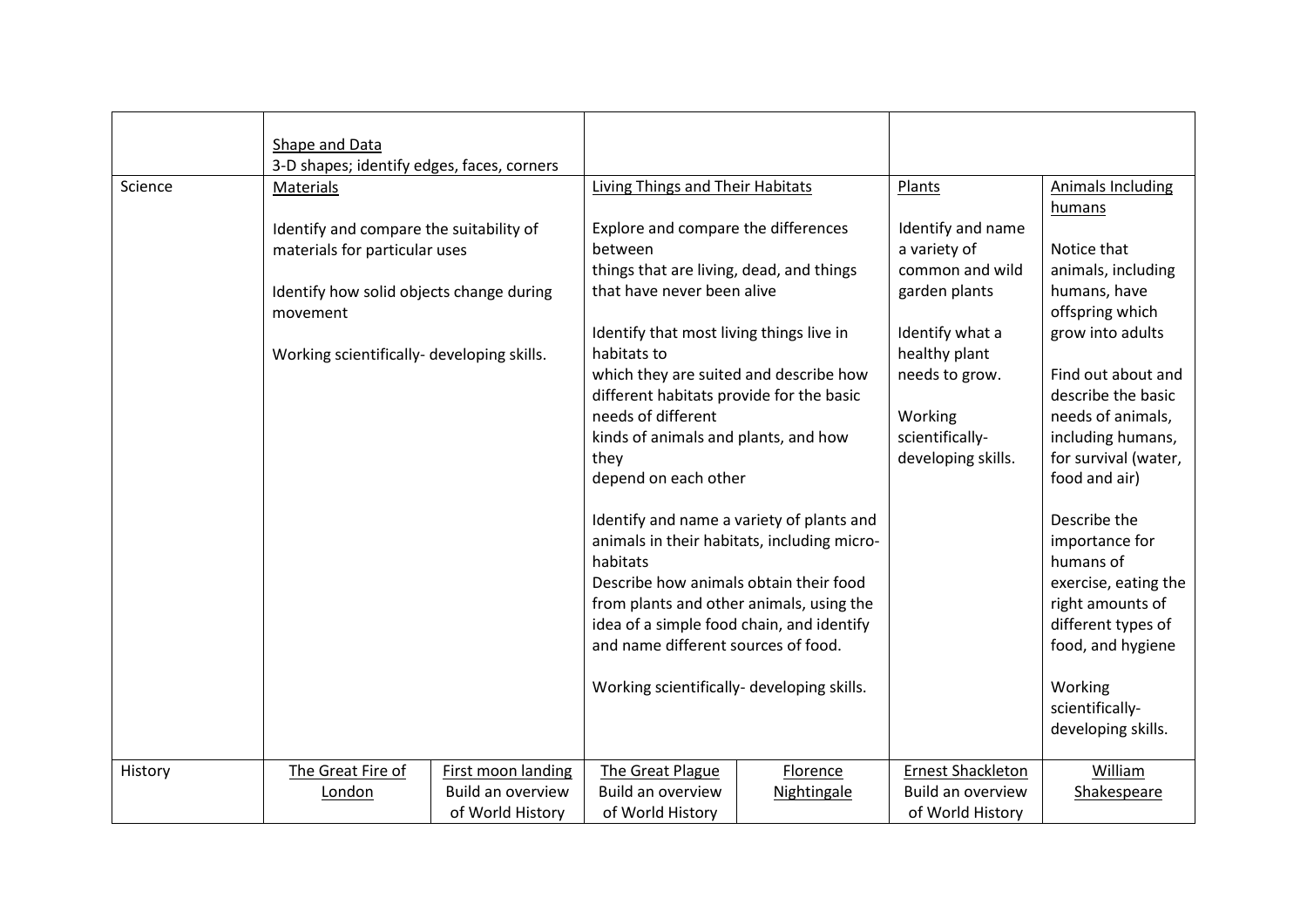|           | Build an overview of |                     |                            | Build an overview                |                     | Build an overview  |
|-----------|----------------------|---------------------|----------------------------|----------------------------------|---------------------|--------------------|
|           | <b>World History</b> | Investigate and     | Investigate and            | of World History                 | Investigate and     | of World History   |
|           |                      | interpret the past  | interpret the past         |                                  | interpret the past  |                    |
|           | Investigate and      |                     |                            | Investigate and                  |                     | Investigate and    |
|           | interpret the past   | Understand          | Understand                 | interpret the past               | Understand          | interpret the past |
|           |                      | chronology          | chronology                 |                                  | chronology          |                    |
|           | Understand           |                     |                            | Understand                       |                     | Understand         |
|           | chronology           | Communicate         | Communicate                | chronology                       | Communicate         | chronology         |
|           |                      | Historically        | Historically               |                                  | Historically        |                    |
|           | Communicate          |                     |                            | Communicate                      |                     | Communicate        |
|           | Historically         |                     |                            | Historically                     |                     | Historically       |
|           |                      |                     |                            |                                  |                     |                    |
| Geography | Continents and       | Frozen Worlds       |                            | Where do we live?                | Hot regions         | Mapping and        |
|           | Oceans               | Investigate places  |                            | UK. Capital cities, features and | Investigate places  | orienteering       |
|           | Investigate places   |                     |                            | landmarks.                       |                     | Investigate places |
|           |                      | Investigate         |                            |                                  | Investigate         |                    |
|           | Communicate          | patterns            |                            | Area around school.              | patterns            | Communicate        |
|           | geographically       |                     |                            |                                  |                     | geographically     |
|           |                      | Communicate         |                            |                                  | Communicate         |                    |
|           |                      | geographically      |                            |                                  | geographically      |                    |
| Computing | <b>Online Safety</b> | Coding              | Spreadsheets and           | Coding, Databases                | Maze explorers      | Filming and        |
|           | Developing an        | Developing an       | <b>Effective Searching</b> | and Graphing                     | and coding          | Presenting Ideas   |
|           | understanding of     | understanding of    | Using apps to              | Developing an                    | Developing an       | Using apps to      |
|           | how to safely        | instructions, logic | communicate                | understanding of                 | understanding of    | communicate        |
|           | connect with others. | and sequences.      | ideas.                     | instructions, logic              | instructions, logic | ideas.             |
|           |                      |                     |                            | and sequences.                   | and sequences.      |                    |
|           | Using apps to        |                     | Developing an              |                                  |                     |                    |
|           | communicate ideas.   |                     | understanding of           | Developing an                    |                     |                    |
|           |                      |                     | databases and              | understanding of                 |                     |                    |
|           |                      |                     | their uses.                | databases and                    |                     |                    |
|           |                      |                     |                            | their uses.                      |                     |                    |
|           |                      |                     | Developing an              |                                  |                     |                    |
|           |                      |                     | understanding of           |                                  |                     |                    |
|           |                      |                     | how to safely              |                                  |                     |                    |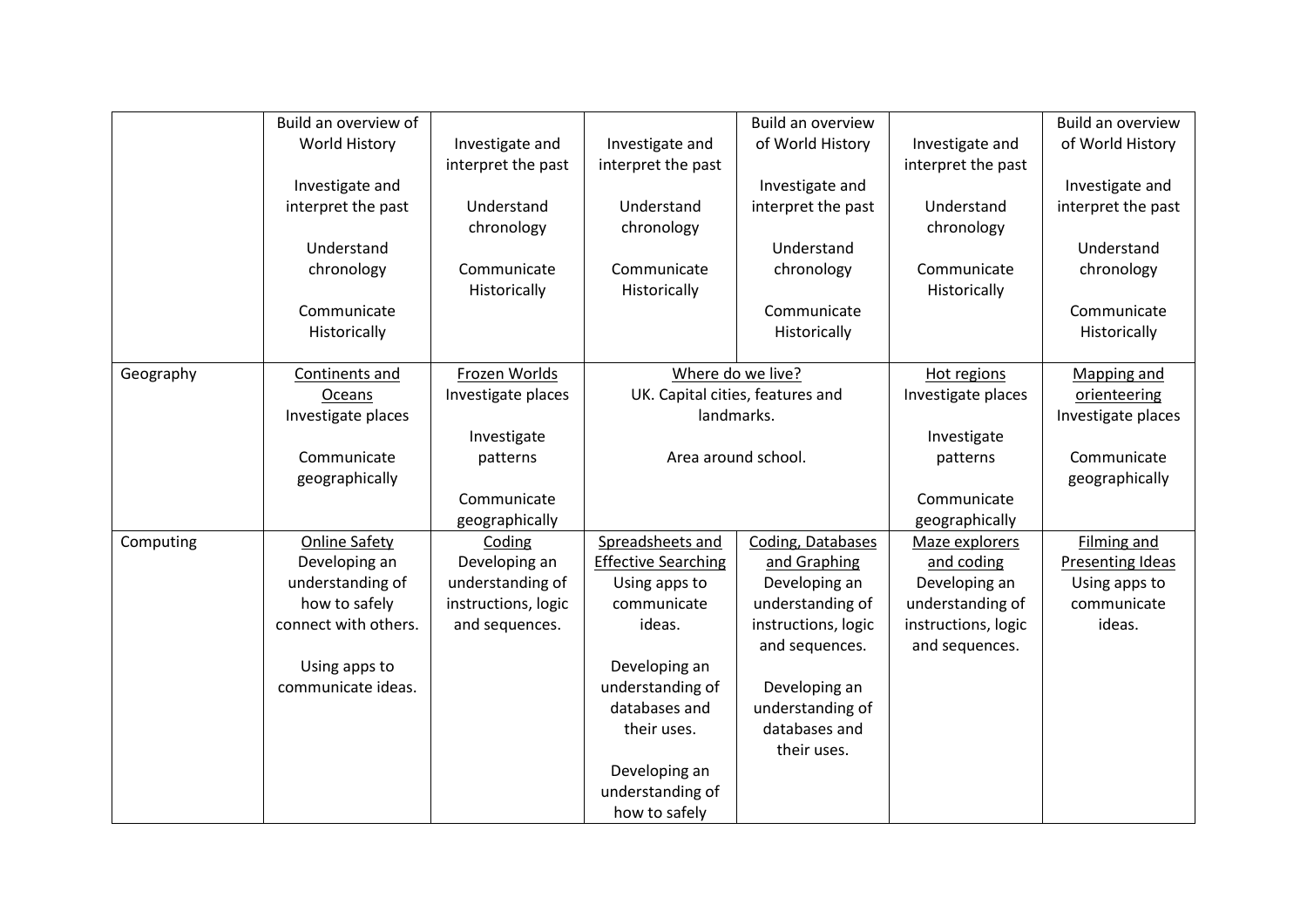|           |                       |                     | connect with        |                     |                                            |                                          |
|-----------|-----------------------|---------------------|---------------------|---------------------|--------------------------------------------|------------------------------------------|
|           |                       |                     | others.             |                     |                                            |                                          |
| <b>RE</b> | 1.1 What do           | 1.4 What is the     | 1.9 How should we   | 1.8 What makes      | 1.6 Who is a Muslim and how do they        |                                          |
|           | Christians believe    | 'good news'         | care for others and | some places sacred  | live?                                      |                                          |
|           | God is like?          | Christians believe  | for the world, and  | to believers?       | Identify the core beliefs and concepts     |                                          |
|           |                       | Jesus brings?       | why does it         |                     | studied and give a simple description of   |                                          |
|           | Identify the core     | Give examples of    | matter?             | Identify the core   | what they mean                             |                                          |
|           | beliefs and concepts  | how stories show    | Identify the core   | beliefs and         |                                            |                                          |
|           | studied and give a    | what people         | beliefs and         | concepts studied    |                                            | Give examples of how people use stories, |
|           | simple description of | believe (e.g. the   | concepts studied    | and give a simple   | texts and teachings to guide their beliefs |                                          |
|           | what they mean.       | meaning behind a    | and give a simple   | description of what | and actions                                |                                          |
|           |                       | festival)           | description of what | they mean           |                                            |                                          |
|           | Give examples of      |                     | they mean           |                     |                                            | Give examples of ways in which believers |
|           | how people use        | Give clear, simple  |                     | Give examples of    | put their beliefs into action              |                                          |
|           | stories, texts and    | accounts of what    | Give clear, simple  | ways in which       |                                            |                                          |
|           | teachings to guide    | stories and other   | accounts of what    | believers put their | Think, talk and ask questions about        |                                          |
|           | their beliefs and     | texts mean to       | stories and other   | beliefs into action | whether the ideas they have been           |                                          |
|           | actions               | believers           | texts mean to       |                     | studying have something to say to them     |                                          |
|           |                       |                     | believers           | Think, talk and ask |                                            |                                          |
|           | Give a good reason    | Give examples of    |                     | questions about     | Give a good reason for the views they      |                                          |
|           | for the views they    | ways in which       | Give examples of    | whether the ideas   | have and the connections they make         |                                          |
|           | have and the          | believers put their | how people use      | they have been      |                                            |                                          |
|           | connections they      | beliefs into action | stories, texts and  | studying have       |                                            |                                          |
|           | make                  |                     | teachings to guide  | something to say    |                                            |                                          |
|           |                       |                     | their beliefs and   | to them             |                                            |                                          |
|           |                       |                     | actions             |                     |                                            |                                          |
|           |                       |                     |                     |                     |                                            |                                          |
|           |                       |                     | Think, talk and ask |                     |                                            |                                          |
|           |                       |                     | questions about     |                     |                                            |                                          |
|           |                       |                     | whether the ideas   |                     |                                            |                                          |
|           |                       |                     | they have been      |                     |                                            |                                          |
|           |                       |                     | studying have       |                     |                                            |                                          |
|           |                       |                     | something to say    |                     |                                            |                                          |
|           |                       |                     | to them             |                     |                                            |                                          |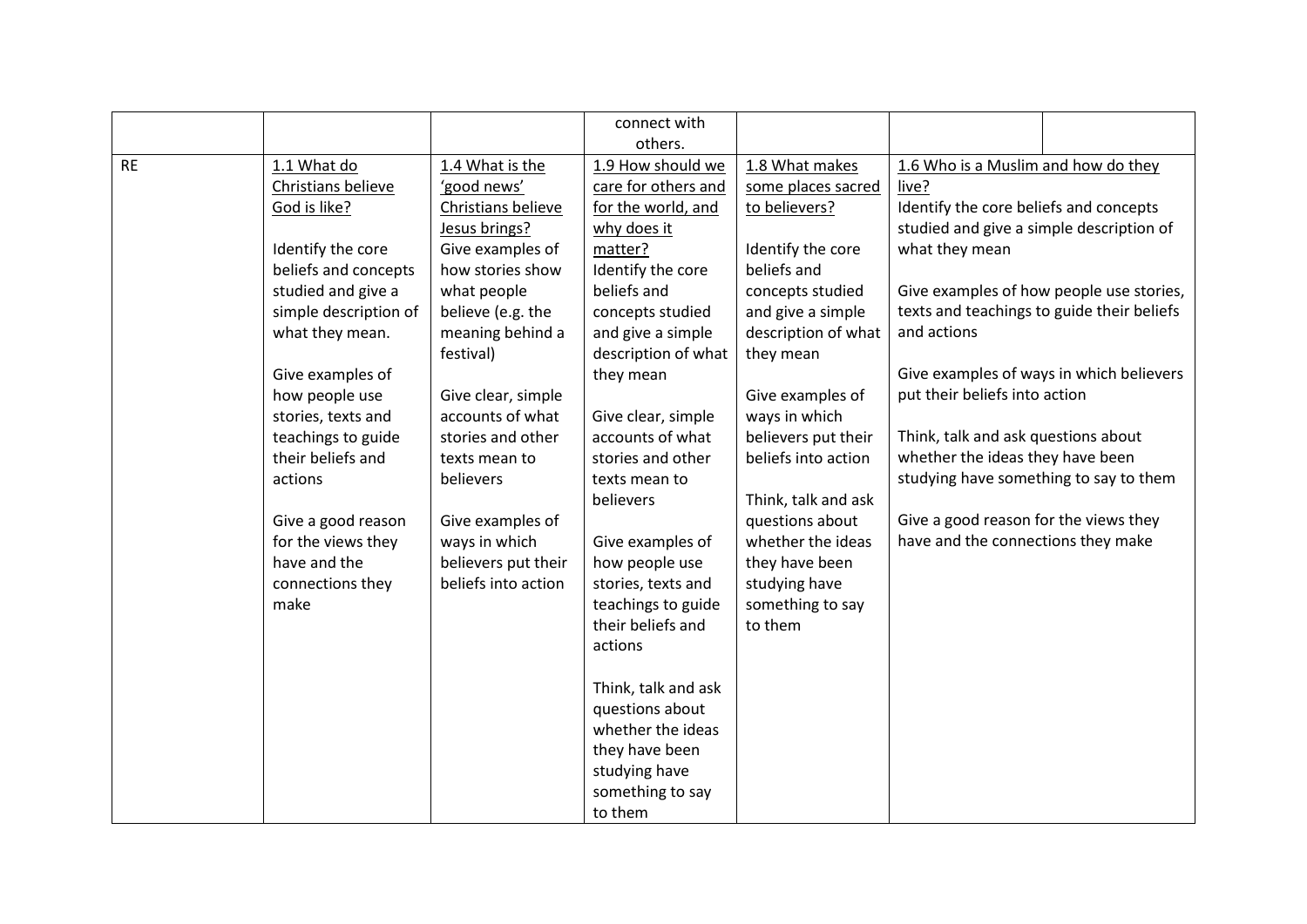| Art/DT | DT                         | Art                                         | DT                                        | Art                                              | DT                                      | Art                                                 |
|--------|----------------------------|---------------------------------------------|-------------------------------------------|--------------------------------------------------|-----------------------------------------|-----------------------------------------------------|
|        | <b>Making fire engines</b> | <b>Time for play</b>                        | <b>Stable structures</b>                  | In the Jungle                                    | <b>Puppets/Moving</b>                   | <b>Portraits (Printing</b>                          |
|        |                            | (Drawing)                                   |                                           | (Collage)                                        | <b>Mini Beasts</b>                      | and Painting)                                       |
|        | Mechanics and<br>materials | Artists - George<br>Seurat and L.S<br>Lowry | Structures/<br>Construction/<br>Materials | Artists - Henri<br>Rousseau and<br>Pablo Picasso | Textiles/<br>Mechanics and<br>materials | Artists - Thomas<br>Gainsborough and<br>Andy Warhol |
|        |                            | <b>Dark of Night</b><br>(Painting)          |                                           | The Beauty of<br><b>Flowers</b><br>(Sculpture)   |                                         | <b>Food (Digital and</b><br>Painting)               |
|        |                            | Artists - Vincent                           |                                           |                                                  |                                         | Artists - Paul                                      |
|        |                            | Van Gogh and                                |                                           | Artists - Georgia                                |                                         | Cezanne, and                                        |
|        |                            | Artemisia                                   |                                           | O'Keeffe and Marc                                |                                         | Giuseppe                                            |
|        |                            | Gentileschi                                 |                                           | Quinn                                            |                                         | Arcimboldo                                          |
|        |                            |                                             |                                           |                                                  |                                         |                                                     |
| Music  | The long and short of      | Feel the pulse                              | Taking off                                | What's the score?                                | Rain rain go away                       | Sounds Interesting                                  |
|        | it                         | <b>Exploring pulse</b>                      | <b>Exploring pitch</b>                    | <b>Exploring</b>                                 | <b>Exploring timbre,</b>                | <b>Exploring Sounds</b>                             |
|        | <b>Exploring Duration</b>  | and rhythm                                  | Develops children's                       | instruments and                                  | tempo and                               | Develops ability to                                 |
|        | Develops children's        | Develops children's                         | ability to                                | symbols                                          | dynamics                                | identify different                                  |
|        | ability to discriminate    | ability to recognise                        | discriminate                              | Develops children's                              | Develops children's                     | sounds and to                                       |
|        | between longer and         | the difference                              | between higher                            | ability to recognise                             | ability to recognise                    | change and use                                      |
|        | shorter sounds and         | between pulse and                           | and lower sounds                          | different ways                                   | how sounds and                          | sounds                                              |
|        | to use them to create      | rhythm and to                               | and to create                             | sounds are made,                                 | instruments can be                      | expressively in                                     |
|        | interesting                | perform with a                              | simple melodic                            | and changed and                                  | used expressively                       | response to a                                       |
|        | sequences of sound.        | sense of pulse.                             | patterns.                                 | to, name and know                                | and combined to                         | stimulus.                                           |
|        |                            |                                             |                                           | how to play a                                    | create music in                         |                                                     |
|        |                            |                                             |                                           | variety of                                       | response to a                           |                                                     |
|        |                            |                                             |                                           | instruments.                                     | stimulus.                               |                                                     |
| PE     | <b>Personal Skills</b>     | <b>Social Skills</b>                        | <b>Cognitive Skills</b>                   | <b>Creative Skills</b>                           | <b>Physical Skills</b>                  | <b>Health and Fitness</b>                           |
|        | Footwork                   | <b>Dynamic Balance</b>                      | Dynamic Balance                           | Coordination                                     | Coordination                            | <b>Agility</b>                                      |
|        | Combine side-steps         | to Agility                                  | Walk fluidly, lifting                     | Sit and roll a ball                              | Throw tennis ball,                      | Start in                                            |
|        | with 180° front            | Jump from 2 feet                            | knees to 90°.                             | up and down legs                                 | catch rebound with                      | seated/lying                                        |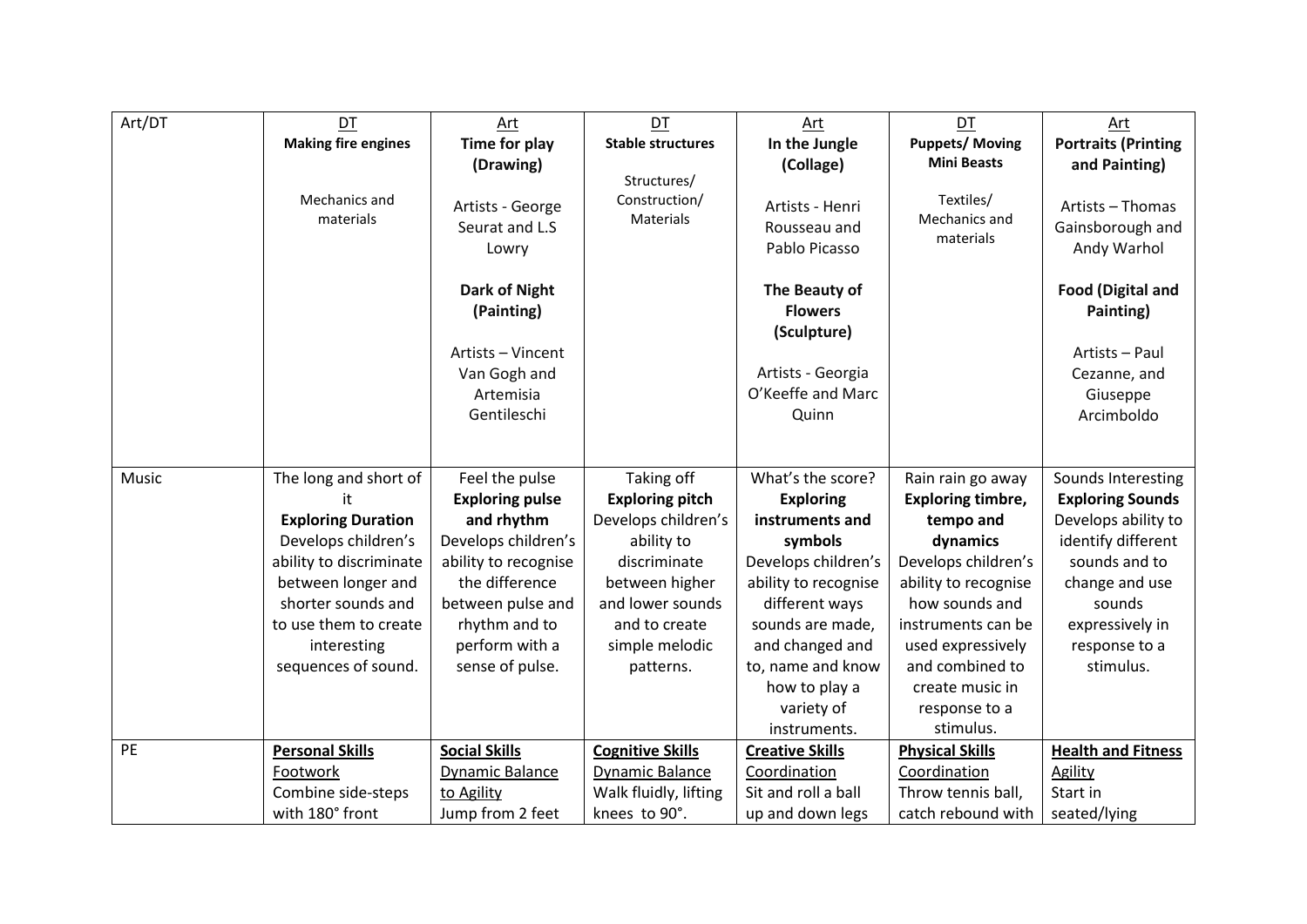|             | pivots off either foot. | to 2 feet with        | Walk fluidly, lifting   | and round upper    | same hand after    | position, throw a     |
|-------------|-------------------------|-----------------------|-------------------------|--------------------|--------------------|-----------------------|
|             | Combine side-steps      | quarter turn in       | heels to bottom         | body using 1 hand. | 1 bounce.          | bouncing ball,        |
|             | with 180° reverse       | both directions.      |                         | Stand and roll a   | Throw tennis ball, | chase and collect it  |
|             | pivots off either foot. | Stand on a line and   | <b>Static Balance</b>   | ball up and down   | catch rebound with | in balanced           |
|             | Skip with knee and      | jump from 2 feet      | Stand on low beam       | legs and round     | same hand without  | position facing       |
|             | opposite elbow at       | to 1 foot and         | with good stance        | upper body using 1 | a bounce.          | opposite              |
|             | 90° angle.              | freeze on landing     | for 10 seconds.         | hand               | Throw tennis ball, | direction.            |
|             | Hopscotch forwards      | (on either foot)      |                         |                    | catch rebound with | Start in              |
|             | and backwards,          | <b>Static Balance</b> |                         | Counter Balance    | other hand after   | seated/lying          |
|             | hopping on the          | Pick up a cone        |                         | Hold on and, with  | 1 bounce.          | position, chase a     |
|             | same leg (right and     | from one side,        |                         | a long base, lean  | Throw tennis ball, | bouncing ball fed     |
|             | left)                   | swap hands and        |                         | back, hold balance | catch rebound with | by a partner and      |
|             |                         | place it on the       |                         | and then move      | other hand         | collect it in         |
|             | <b>Static Balance</b>   | other side.           |                         | back together.     | without a bounce.  | balanced position     |
|             | On both legs:           | Return the cone to    |                         | Hold on with 1     | Strike large, soft | facing opposite       |
|             | Stand still for 30      | the opposite side.    |                         | hand and, with a   | ball along ground  | direction.            |
|             | seconds.                |                       |                         | long base, lean    | with hand 5 times  |                       |
|             | Complete 5 mini-        |                       |                         | back, hold balance | in a rally.        | <b>Static Balance</b> |
|             | squats.                 |                       |                         | and then move      |                    | Place cone on back    |
|             |                         |                       |                         | back together.     | <b>Agility</b>     | and take it off with  |
|             |                         |                       |                         |                    | From 1, 2 and 3    | other hand in mini-   |
|             |                         |                       |                         |                    | meters react and   | front support.        |
|             |                         |                       |                         |                    | catch tennis ball  | Hold mini-back        |
|             |                         |                       |                         |                    | dropped from       | support position.     |
|             |                         |                       |                         |                    | shoulder height    | Place cone on         |
|             |                         |                       |                         |                    | after 1 bounce     | tummy and take it     |
|             |                         |                       |                         |                    |                    | off with other hand   |
|             |                         |                       |                         |                    |                    | in mini-back          |
|             |                         |                       |                         |                    |                    | support               |
| <b>PHSE</b> | Being in my own         | <b>Celebrating</b>    | <b>Dreams and goals</b> | <b>Healthy me</b>  | Relationships      | <b>Changing me</b>    |
|             | world                   | difference            |                         |                    |                    |                       |
|             |                         |                       |                         |                    |                    |                       |
|             | Hopes and fears for     | Assumptions and       | Achieving realistic     | Motivation         | Different types of | Life cycles in        |
|             | the year                | stereotypes about     | goals                   | Healthier choices  | family             | nature                |